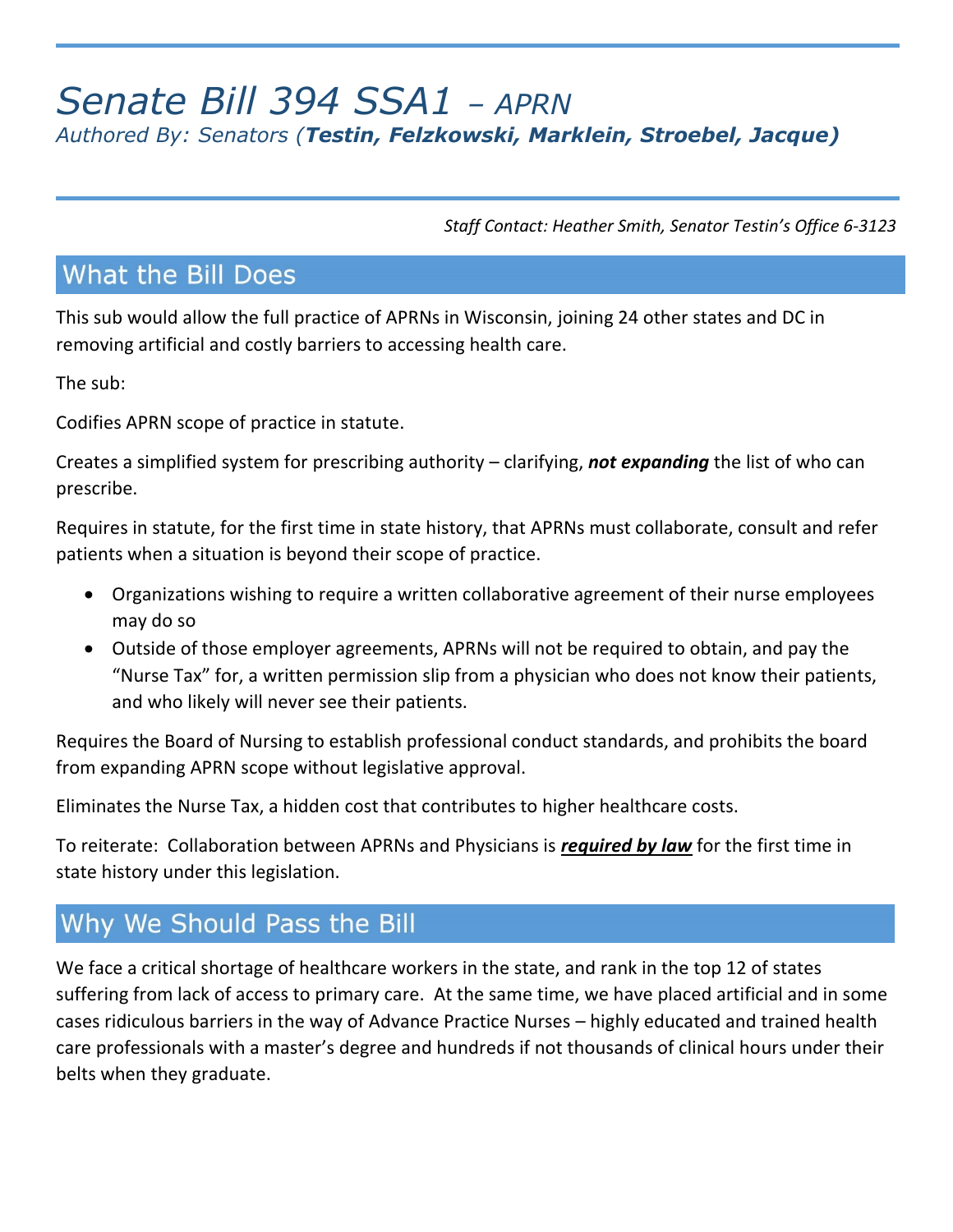Rural areas of the state stand to suffer most as the aging demographics of the state and nation are most acutely felt in rural geographies. Today in Wisconsin, nurse-midwives and CRNAs are critical to health care access in these areas.

This bill is the product of many sessions of work by multiple authors, and intense negotiation and compromise this session that brought WHA from opposition to support.

## Fiscal Effect(s)

DSPS: can be absorbed in current agency budget.

| Supporters                          |                                      |
|-------------------------------------|--------------------------------------|
| AARP                                | <b>United Healthcare</b>             |
| Amazon                              | <b>WEA Insurance</b>                 |
| American College of Nurse-Midwives  | <b>WI Assisted Living Assn</b>       |
| <b>Americans For Prosperity</b>     | <b>WI Assn of Nurse Anesthetists</b> |
| <b>CWAG</b>                         | <b>WI Assn of School Nurses</b>      |
| Concordia Univeristy                | <b>WMC</b>                           |
| Potawatomis                         | <b>Wisconsin Nurses Assn</b>         |
| <b>Health Tradition Health Plan</b> | <b>WPS Health Insurance</b>          |
| <b>Marquette University</b>         | WHA and Gunderson Health for the Sub |
|                                     |                                      |

### Oneida Nation

### **Supporters' Message**

We need to remove barriers that prevent access to healthcare. Requiring collaboration statutorily – something APRNs already do – provides certainty that highly educated medical professionals can help expand access.

We shouldn't be engaging in "fence-me in, fence-you-out" laws when lives are at stake.

APRNS provide high quality care, and in some areas of the state, they are critical to the provision of necessary health care.

APRNs actually educate physicians during their training in medical school. For example nurse midwives in Wisconsin may currently be forced to obtain a permission slip and pay the Nurse Tax to a physician whom she taught in his obstetrics rotation.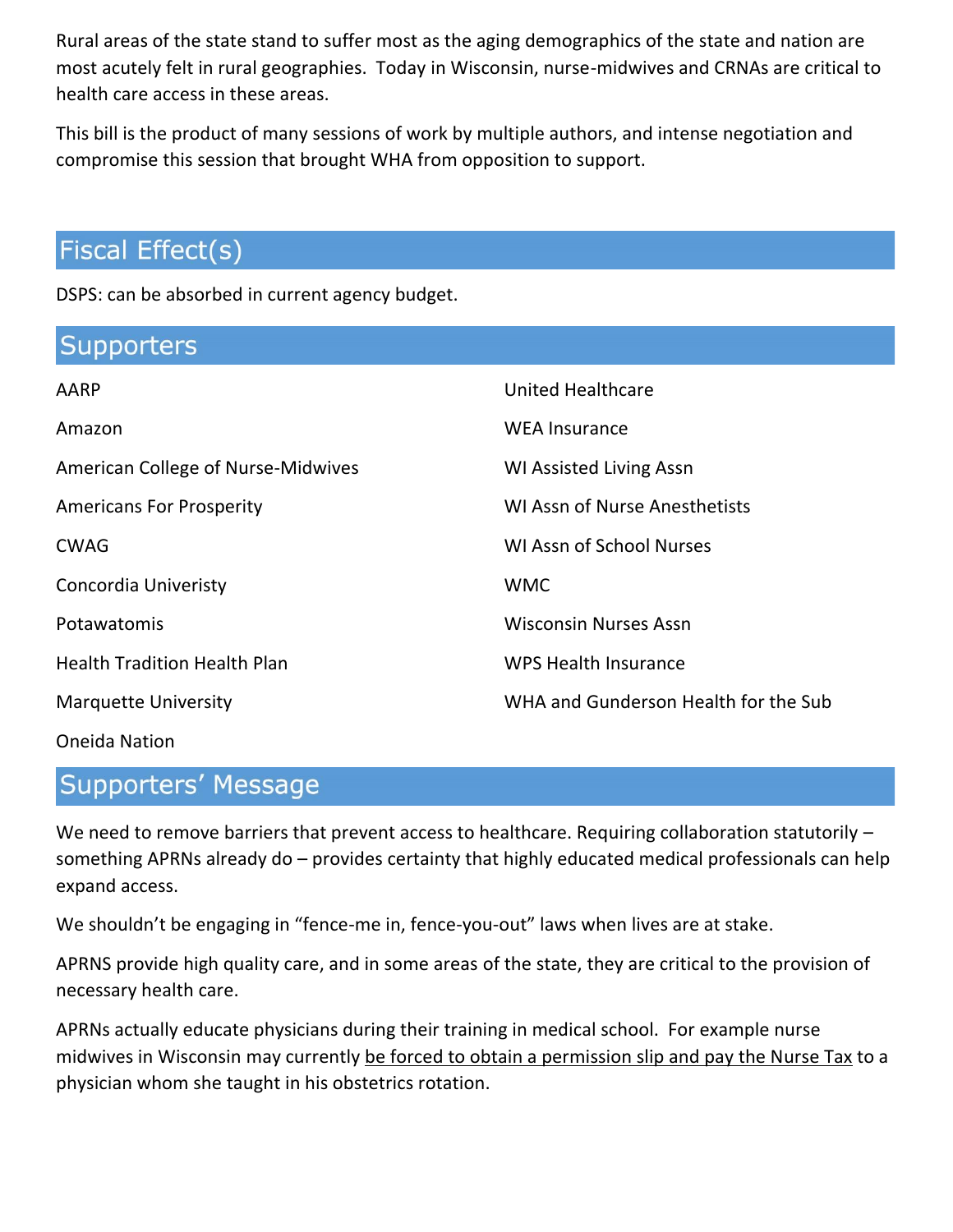## Opponents

Med Society

**MCW** 

Academy of Family Physicians

WI Chapter of Academy of Pediatrics

WI Chapter of College of Emergency Physicians

WI Psychiatric Assn WI Radiological Society Academy of Ophthalmology

WI Society of Anesthesiologists

## **Oppostition Message/Possible Hostile Amendments**

Please see the attached chart for the numerous claims opponents are making, and the advocates' responses.

Physician groups either attended, spoke or submitted testimony on the vaccination bills in hearings last week, but spent the time in the building trying to maintain the Nurse Tax and prevent statutorily required collaboration. Obviously, it is a top priority to kill this bill, given they are willing to ignore the pandemic and the importance of universal vaccination in order to do so.

Physician groups have falsely claimed they were not included in the negotiations – negotiations that resulted in compromise on a number of their issues.

Physician groups are working in the Asm on hostile amendments.

- One would prevent any nurses from using the suffix 'ologist.' Although that suffix is not particular to physicians, and means simply 'expert' (geologist, seismologist, meteorologist, sociologist) these groups think that patients are being hoodwinked by the nurse providing their anesthesia – that if they introduce themselves as a nurse-anesthesiologist instead of a nurseanesthetist, the patient is tricked into thinking they are not a nurse…or something.
- One would require a specific number of hours of practice with written collaborating agreement (and the Nurse Tax) for APRNs, except nurse-midwives, in an apparent attempt to divide and conquer. As a note, of the 24 states with full scope for APRNs, most do not have such requirements, and those that do have more requirements, in all but two the collaboration may also be done with another APRN. None carve out nurse-midwives.

## **Committee/Assembly Votes**

Health 3-2 party line.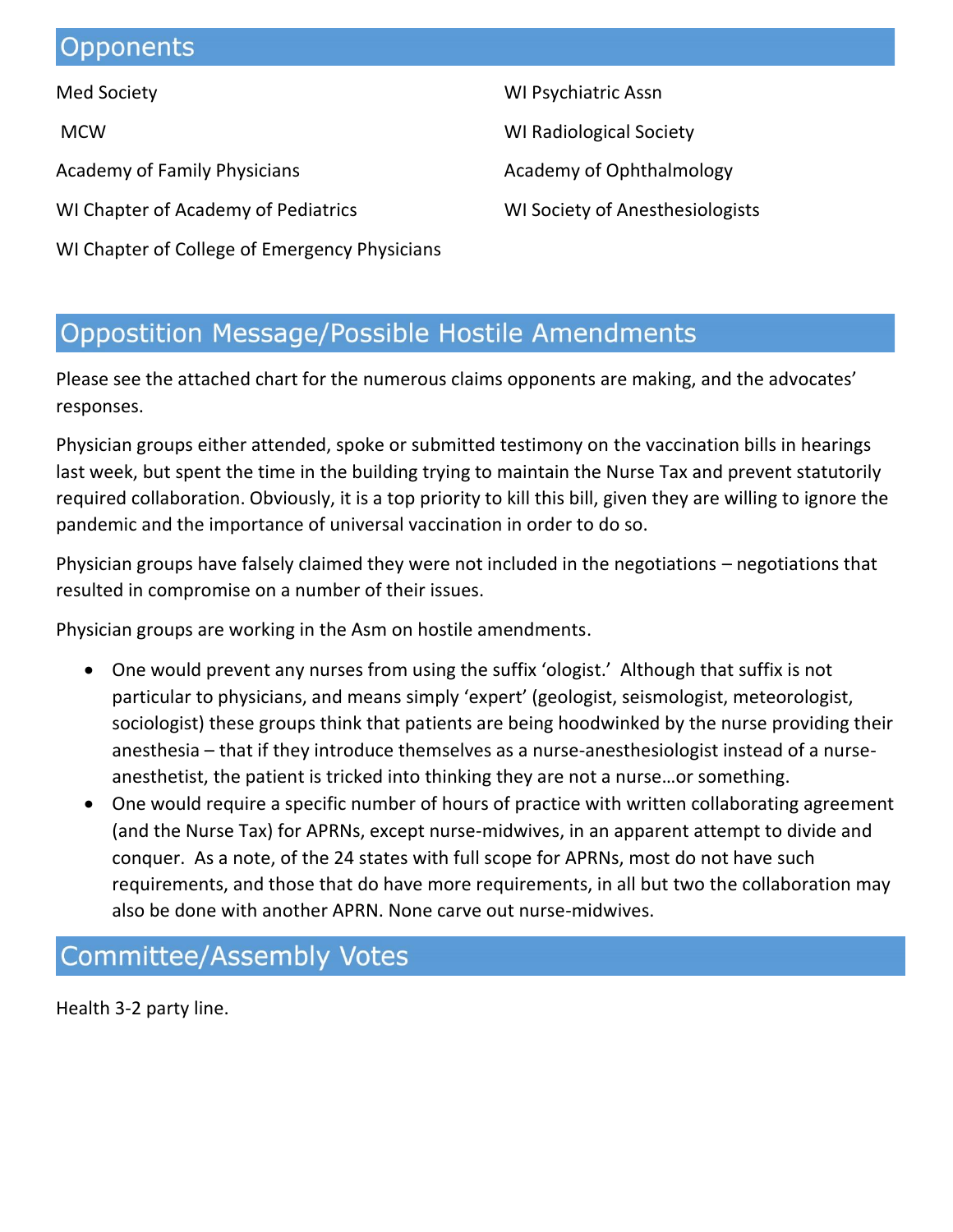### **Physician Arguments against SSA1 to SB394 Response**

| This will allow nurses to practice as doctors. | The bill codifies a scope of practice for APRNs, and <i>for the first</i> |
|------------------------------------------------|---------------------------------------------------------------------------|
|                                                | time in Wisconsin history, puts in statutes the requirement that          |
|                                                | APRNs collaborate with, and refer to, physicians and other health         |
|                                                | care providers when a case is outside their expertise.                    |
| Nurses do not have enough training to          | Physicians DO have more training. That's why the bill requires            |
| provide care without a written agreement       | APRNs - IN STATUTE - to collaborate with and refer to physicians          |
| with a physician                               | when they are beyond their expertise.                                     |
|                                                | APRNs complete their medical training in 7 years                          |
|                                                | Physicians complete their training in 11                                  |
|                                                |                                                                           |
|                                                |                                                                           |
| Patients will think nurses are doctors if the  | The vast majority of patients are currently completely unaware            |
| nurse does not have a written collaborative    | that a physician (whom they have likely never seen, could not             |
| agreement.                                     | name, and do not have a relationship with) has signed a written           |
|                                                | collaborative agreement for which the APRN may be paying a large          |
|                                                | fee.                                                                      |
|                                                |                                                                           |
|                                                | It is difficult to understand how placing collaboration requirements      |
|                                                | in statute rather than in a letter will cause patients to believe their   |
|                                                | nurse is a physician.                                                     |
|                                                |                                                                           |
| "Patients deserve care only from               | This seems to be a shocking physician-led effort to entirely              |
| professionals with the most education and      | eliminate nurses as caregivers which would devastate the health           |
| training: Physicians"                          | care system in the state.                                                 |
|                                                |                                                                           |
|                                                | Further, since according to Kaiser Family Foundation, Wisconsin           |
|                                                | ranks 12 <sup>th</sup> in the US for unmet need for primary health care   |
|                                                | professionals, we should not be in a position to                          |
| APRNs won't step in to fill the primary care   | In rural parts of the state right now, without nurse-midwives and         |
| shortage in rural areas                        | CRNAs patients would not have access to care they're receiving.           |
|                                                | Without CRNAs, some rural hospitals could no longer provide               |
|                                                | surgeries.                                                                |
|                                                |                                                                           |
|                                                | They're <b>already</b> shouldering the burden in these areas.             |
| Quality of care will diminish                  | See attachment. States ranking high on healthcare quality are             |
|                                                | vastly more likely to have full APRN practice. States ranking low         |
|                                                | on healthcare quality are vastly more likely NOT to have full APRN        |
|                                                | practice.                                                                 |
| APRNs refer patients to specialists more       | The fact that APRNs make more referrals strongly suggests they            |
| often/too often and that offsets savings       | DO send patients up the food-chain. This is contrary to previous          |
|                                                | arguments that APRNs don't want to involve doctors when the               |
|                                                | case is beyond their training/education.                                  |
|                                                |                                                                           |
|                                                | With medical error being the third leading cause of death in the US       |
|                                                | (see below) it is worth considering that referrals might help save        |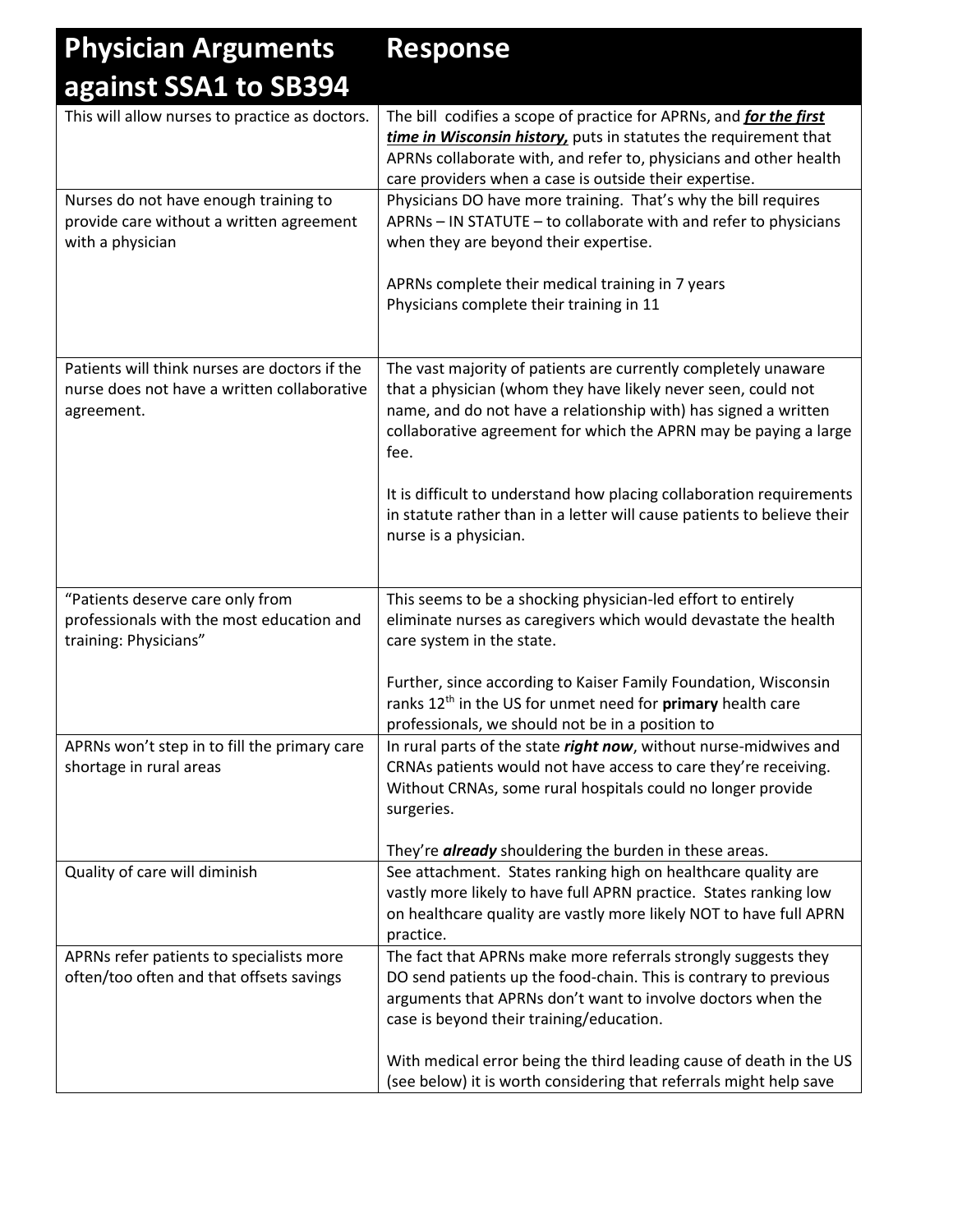|                                            | lives as well as decrease the cost of care by properly diagnosing     |
|--------------------------------------------|-----------------------------------------------------------------------|
|                                            | and treating patients earlier in the disease process.                 |
| APRNs order more biopsies and diagnostic   | According to Johns Hopkins researchers:                               |
| imaging than doctors and again this        | Medical error is the third leading cause of death in the US.          |
| increases costs                            | Misdiagnosis plays a role in up to 160K causes of serious harm to     |
|                                            | patients every year, on top of up to 80K deaths. Most                 |
|                                            | misdiagnoses were attributed to clinical judgement failures, one      |
|                                            | suggested solution was quicker referrals (see above).                 |
|                                            | One-third of misdiagnoses leading to death or permanent               |
|                                            | disability are related to cancer.                                     |
|                                            | It seems likely that NOT ordering biopsies results in increased costs |
|                                            | due to advanced stage at diagnosis, as well as poorer outcomes.       |
| The legislature will not be able to change | The bill makes no changes to legislative authority.                   |
| licensure and scope laws in the future     |                                                                       |
| Nobody listened to physicians or worked    | SSA1 to SB394 is responsive to a number of physician concerns:        |
| with them                                  | Requires collaboration with physicians, in statute, for the first     |
|                                            | time in state history                                                 |
|                                            | The sub removed the CRNA opt-out language<br>$\overline{\phantom{a}}$ |
|                                            | The bill puts in statute the APRN scope description, prohibits        |
|                                            | the BoN from expanding the scope without legislative                  |
|                                            | approval, and clarifies (not changes) which nurses can and            |
|                                            | cannot prescribe.                                                     |
|                                            |                                                                       |
|                                            |                                                                       |
| Everyone is going to die                   | True enough. With or without the bill.                                |
|                                            |                                                                       |
|                                            | However with access to more primary health care providers, we         |
|                                            | may help push that expiration date off for most folks.                |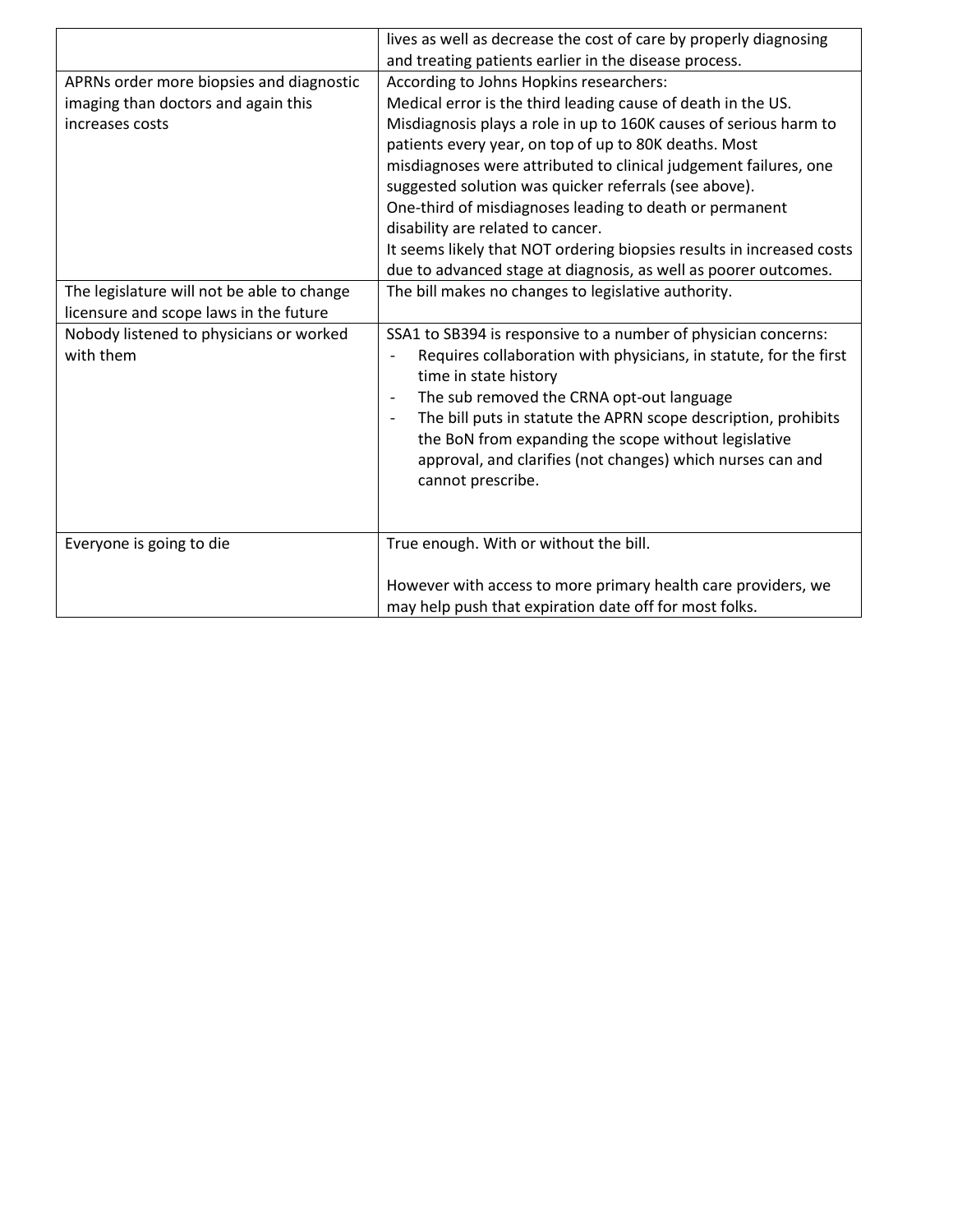### SCOPE LAWS IN THE UNITED STATES

### There are three levels of practice for APRNs in the US:

### Full – 24 states plus DC

State practice and licensure laws permit all NPs to evaluate patients; diagnose, order and interpret diagnostic tests; and initiate and manage treatments, including prescribing medications and controlled substances, under the exclusive licensure authority of the state board of nursing. This is the model recommended by the National Academy of Medicine, formerly called the Institute of Medicine, and the National Council of State Boards of Nursing.

- Of these states, 14 have no further requirements in hours or time to practice.
- Of the remaining 10, 8 require some timeline/hours with a regulated collaborating agreement with another APRN or a physician.
- Of the two remaining, one requires collaboration specifically with a physician only for prescribing schedule II drugs, and the remaining one requires a collaborative agreement with a physician.

### Reduced – 15 states, including Wisconsin

State practice and licensure laws reduce the ability of NPs to engage in at least one element of NP practice. State law requires a career-long regulated collaborative agreement with another health provider in order for the NP to provide patient care, or it limits the setting of one or more elements of NP practice.

### Restricted – 11 states

State practice and licensure laws restrict the ability of NPs to engage in at least one element of NP practice. State law requires career-long supervision, delegation or team management by another health provider in order for the NP to provide patient care.

### HEALTHCARE QUALITY WITH FULL SCOPE OF PRACTICE

Using three respected healthcare quality rankings of US states, the following page shows the states that rank in the top and bottom 10 for quality, along with their scope of practice status.

Sources: Commonwealth Fund, AHRQ, US News.

The vast majority of states with high quality rankings have full APRN practice. The vast majority of states with low quality rankings do not have full APRN practice.